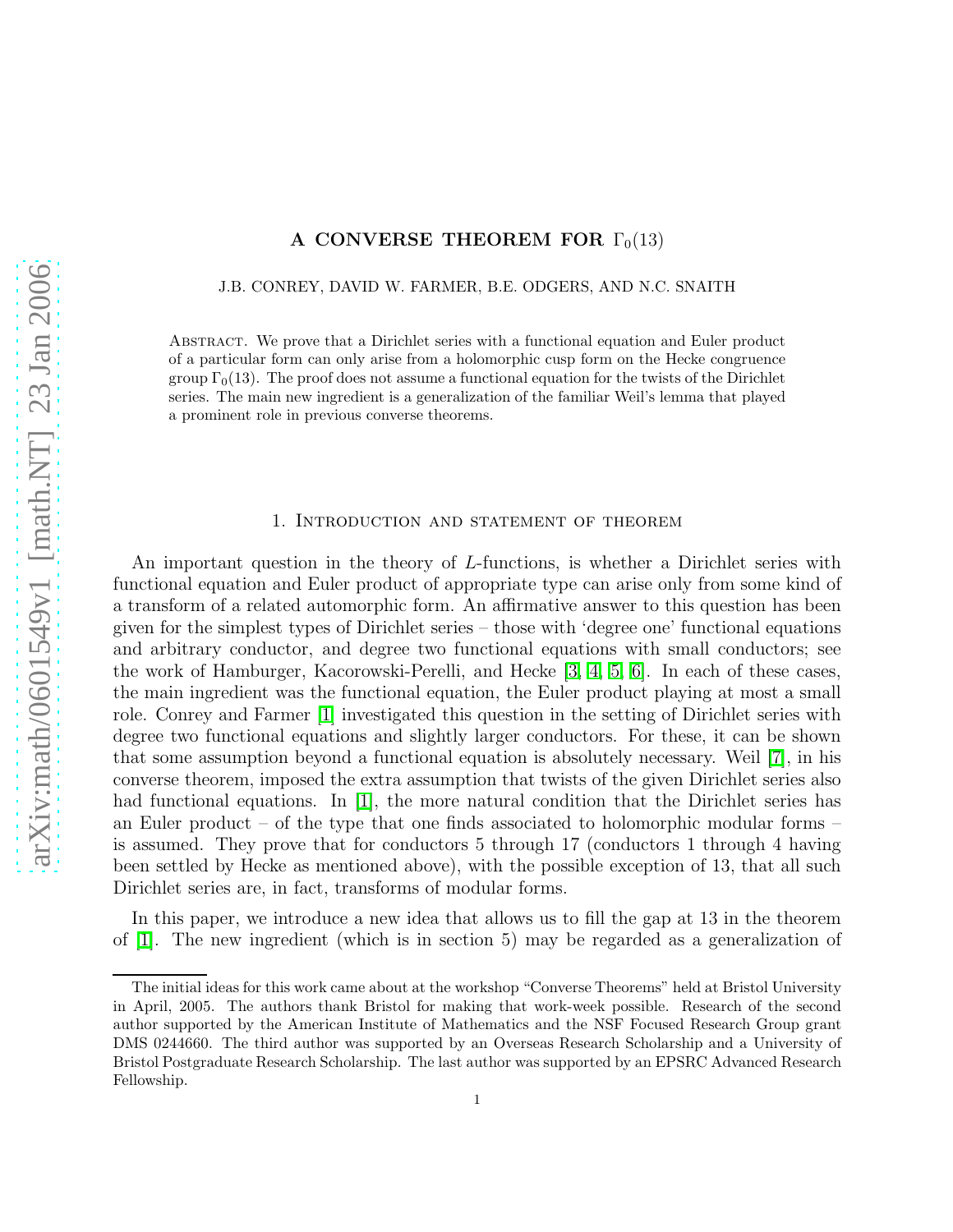Weil's lemma, that holomorphic functions which transform in a certain way under elliptic transformations of infinite order are identically zero, which played an important role in [\[7,](#page-9-5) [1\]](#page-9-4).

Here is a statement of our theorem. Though the notation is standard, an explanation of it is given later. Also, this paper almost completely self-contained; some standard arguments are repeated here for the convenience of the reader. Below we use the notation  $e(z) = e^{2\pi i z}$ .

<span id="page-1-0"></span>Theorem 1. Suppose

$$
f(z) := \sum_{n=1}^{\infty} a_n e(nz)
$$

is holomorphic in  $\Im z > 0$ . Suppose further that we have a positive even integer k such that

$$
L_f(s) := \sum_{n=1}^{\infty} \frac{a_n}{n^s}
$$

converges in some half-plane  $\Re s > c$  and that

<span id="page-1-2"></span>(1.1) 
$$
L_f(s) = \left(1 - \frac{a_2}{2^s} + \frac{2^{k-1}}{2^{2s}}\right)^{-1} \left(1 - \frac{a_3}{3^s} + \frac{3^{k-1}}{3^{2s}}\right)^{-1} \sum_{(n,6)=1} \frac{a_n}{n^s}.
$$

In other words, we are assuming that the sequence  $(a_n)$  doesn't grow too fast and that it is (degree 2) multiplicative with respect to the primes 2 and 3 and weight k. Suppose finally that

<span id="page-1-1"></span>
$$
\Lambda(s) = \left(\frac{\sqrt{13}}{2\pi}\right)^s \Gamma(s) L_f(s)
$$

is an entire function which is bounded in any fixed vertical strip, and that it satisfies the functional equation

(1.2) 
$$
\Lambda(s) = \epsilon \Lambda(k - s)
$$

where  $\epsilon = \pm 1$ . Then f is a cusp form of weight k and level 13; i.e.  $f \in S_k(\Gamma_0(13))$ .

#### 2. SOME NOTATION

For the convenience of the reader we recall some notation, beginning with the notion of the "stroke" operator. Let  $\gamma =$  $\begin{pmatrix} a & b \\ c & d \end{pmatrix}$  be a real  $2 \times 2$  matrix with positive determinant. Then

$$
f(z)|_k \gamma = (\det \gamma)^{k/2} (cz+d)^{-k} f\left(\frac{az+b}{cz+d}\right).
$$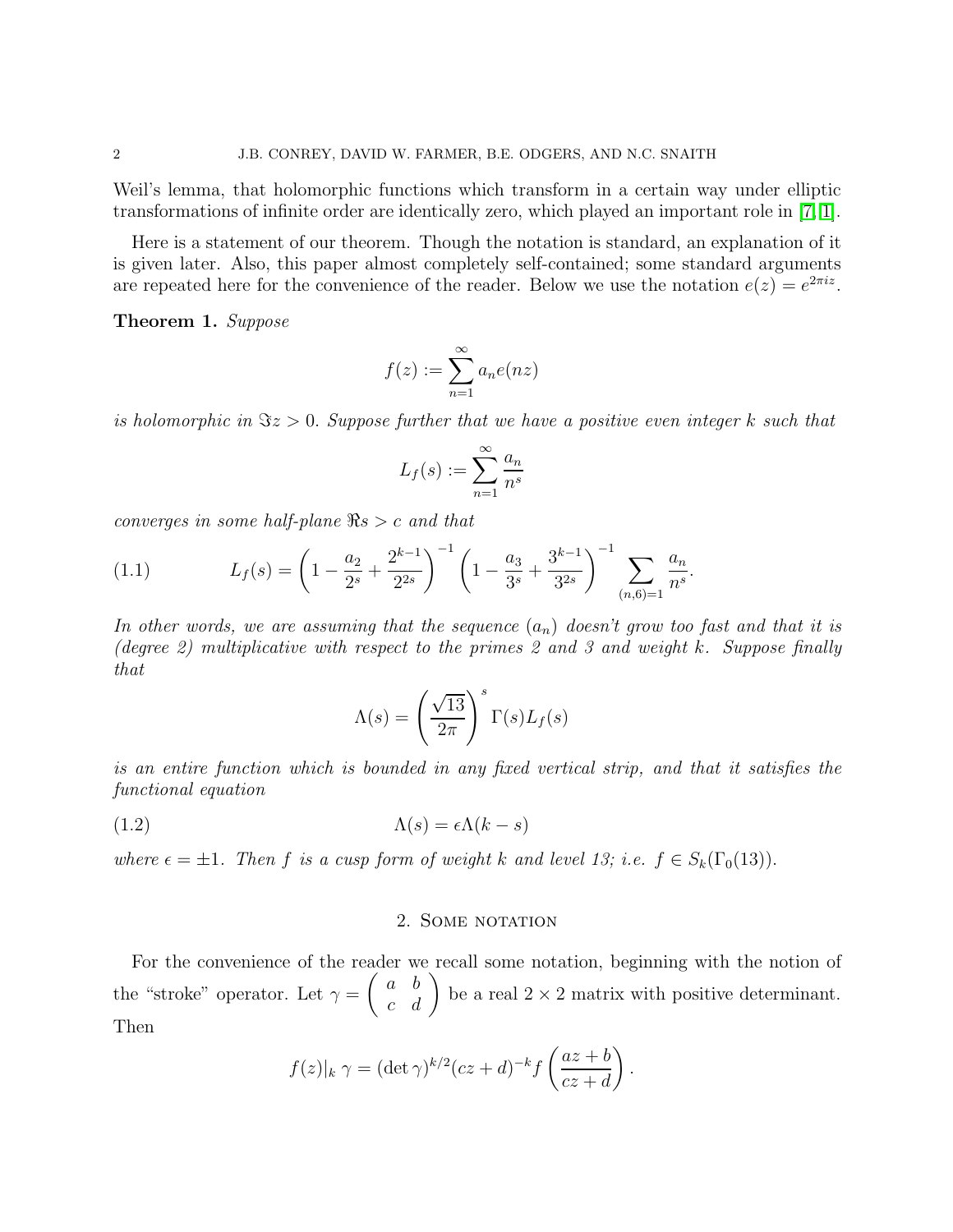Since k is fixed throughout the paper, we will suppress the dependence on  $k$  in this stroke notation. Also, we will assume that all matrices have positive determinants and real entries. It is easy to verify that

$$
f(z)|(\gamma_1\gamma_2)=(f(z)|\gamma_1)|\gamma_2
$$

and that

$$
f(z) \left| \left( \begin{array}{cc} ra & rb \\ rc & rd \end{array} \right) = f(z) \left| \left( \begin{array}{cc} a & b \\ c & d \end{array} \right) \right|
$$

for any real number  $r \neq 0$ .

To prove Theorem [1,](#page-1-0) we need to show  $f(z)|\gamma = f(z)$  for all

$$
\gamma \in \Gamma_0(13) := \left\{ \left( \begin{array}{cc} a & b \\ c & d \end{array} \right) : a, b, c, d \in \mathbb{Z}, ad - bc = 1, c \equiv 0 \text{ mod } 13 \right\}
$$

and that  $f(z)$  vanishes at all of the cusps of  $\Gamma_0(13)$ ; this is what is meant by  $f \in S_k(\Gamma_0(13))$ . It is convenient to work in the group ring  $G = \mathbb{C}[\mathrm{GL}_2^+(\mathbb{R})]$  of formal linear combinations of matrices with real entries and positive determinants. We extend the stroke notation linearly so that

$$
f(z)|(a_1\gamma_1 + a_2\gamma_2) = a_1f(z)|\gamma_1 + a_2f(z)|\gamma_2
$$

for complex numbers  $a_1$  and  $a_2$  and real matrices  $\gamma_1$  and  $\gamma_2$  with positive determinants. Let  $\Omega = \Omega_f = \{\omega \in G : f | \omega = 0\}.$  Then  $\Omega$  is a right ideal. It is convenient to work with congruences modulo  $\Omega$ : thus we write

$$
\omega_1 \equiv \omega_2 \bmod \Omega_f
$$

to mean that

$$
f(z)|\omega_1 = f(z)|\omega_2.
$$

To simplify the notation we will usually omit the mod $\Omega_f$  from what we write. So to prove Theorem 1 we need to verify that  $\gamma \equiv 1$  for all  $\gamma \in \Gamma_0(13)$ .

Since  $\Omega_f$  is a right ideal one can multiply on the right a given congruence by anything: thus,  $\omega_1 \equiv \omega_2$  implies  $\omega_1 \omega \equiv \omega_2 \omega$  for any  $\omega \in G$ . Also  $\begin{pmatrix} ra & rb \\ rc & rd \end{pmatrix} \equiv$  $\left(\begin{array}{cc} a & b \\ c & d \end{array}\right).$ 

It is not difficult to check that  $\Gamma_0(13)$  is generated by four matrices:

$$
\Gamma_0(13) = \left\langle P = \left(\begin{array}{cc} 1 & 1 \\ 0 & 1 \end{array}\right), W = \left(\begin{array}{cc} 1 & 0 \\ 13 & 1 \end{array}\right), g_2 = \left(\begin{array}{cc} 2 & -1 \\ 13 & -6 \end{array}\right), g_3 = \left(\begin{array}{cc} 3 & -1 \\ 13 & -4 \end{array}\right) \right\rangle
$$

So the main step to prove Theorem [1](#page-1-0) is to show  $P \equiv W \equiv g_2 \equiv g_3 \equiv 1$ . The vanishing at the cusps of  $\Gamma_0(13)$  will follow easily, as described near the beginning of the next section,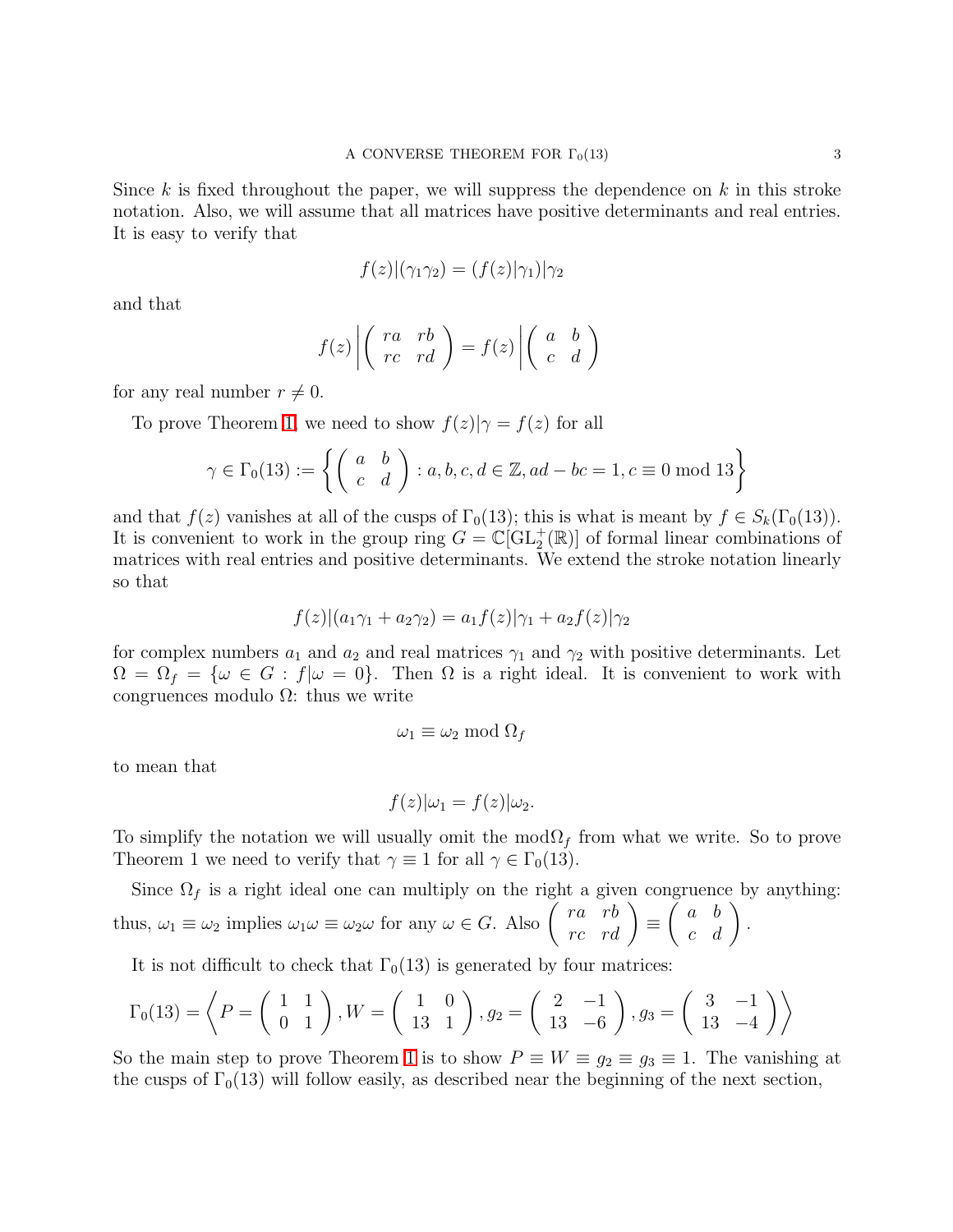## 3. INVARIANCE UNDER  $P, W$ , AND  $q_2$

Now  $P \equiv 1$  asserts exactly the same thing as  $f(z + 1) = f(z)$ , which follows from the definition of  $f(z)$  as a Fourier series.

By Hecke's work, the functional equation [\(1.2\)](#page-1-1) is equivalent to  $H \equiv \epsilon$  where

$$
H:=\left(\begin{array}{cc} 0 & -1 \\ 13 & 0 \end{array}\right).
$$

Since

$$
H \cdot P^{-1} \cdot H = \begin{pmatrix} -13 & 0 \\ -169 & -13 \end{pmatrix} \equiv W
$$

and  $\epsilon^2 = 1$ , we have  $W \equiv 1$ . That takes care of two of the four generators of  $\Gamma_0(13)$ .

Now we can address the vanishing of  $f(z)$  at the cusps. By the Fourier series,  $f(z)$ vanishes at the cusp  $\infty$ . Since  $f(z)|H = \epsilon f(z)$ , and H switches 0 and  $\infty$ , we see that  $f(z)$ also vanishes at 0. But 0 and  $\infty$  are the only cusps of  $\Gamma_0(13)$ , so from the Fourier expansion and the matrix H, if  $f(z)$  is invariant under  $\Gamma_0(13)$  then  $f(z)$  must actually be a cusp form on  $\Gamma_0(13)$ .

To prove  $g_2 \equiv 1$  we need the multiplicativity of  $a_n$  at the prime 2. The following lemma is well-known.

Lemma 1. We have

$$
\sum_{n=1}^{\infty} \frac{a_n}{n^s} = \left(1 - \frac{a_p}{p^s} + \frac{p^{k-1}}{p^{2s}}\right)^{-1} \sum_{(n,p)=1} \frac{a_n}{n^s},
$$

if and only if

<span id="page-3-0"></span>(3.1) 
$$
\begin{pmatrix} p & 0 \ 0 & 1 \end{pmatrix} + \sum_{a=0}^{p-1} \begin{pmatrix} 1 & a \ 0 & p \end{pmatrix} \equiv a_p p^{1-k/2}.
$$

*Proof.* It is convenient to adopt the convention that  $a_x = 0$  if x is not a positive integer. Equating the coefficient of  $(pn)^{-s}$  on both sides of the equation

$$
\left(1 - \frac{a_p}{p^s} + \frac{p^{k-1}}{p^{2s}}\right) \sum_{n=1}^{\infty} \frac{a_n}{n^s} = \sum_{(n,p)=1} \frac{a_n}{n^s},
$$

we have

(3.2) 
$$
a_{pn} - a_p a_n + p^{k-1} a_{n/p} = 0.
$$

A brief calculation shows that

<span id="page-3-1"></span>
$$
f(z)\left| \begin{pmatrix} p & 0 \\ 0 & 1 \end{pmatrix} + \sum_{a=0}^{p-1} \begin{pmatrix} 1 & a \\ 0 & p \end{pmatrix} \right| = p^{k/2} f(pz) + p^{1-k/2} \sum_{n=1}^{\infty} a_{np} e(nz).
$$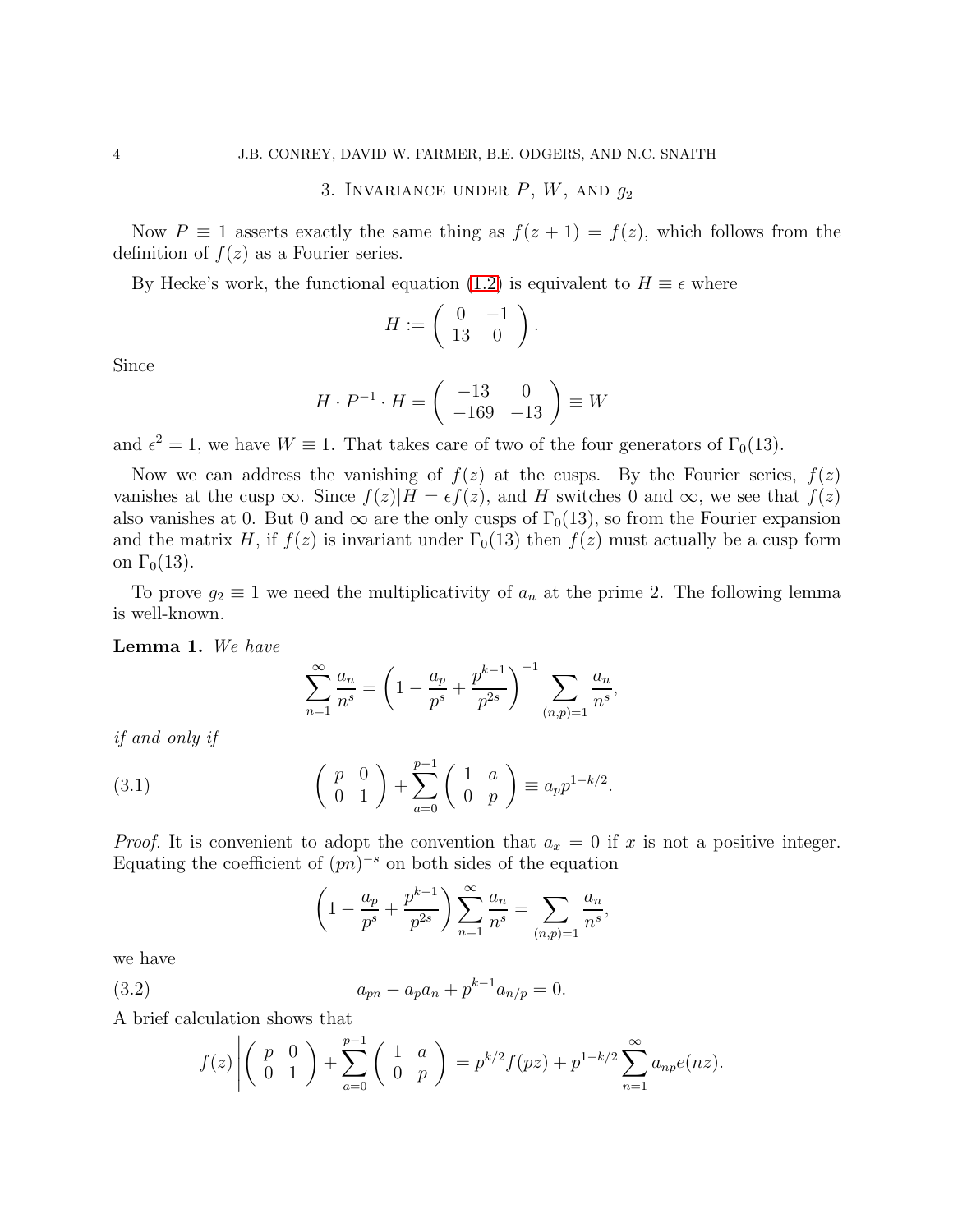Thus, equating the coefficient of  $e(nz)$  on both sides of [\(3.1\)](#page-3-0), we find that

$$
p^{k/2}a_{n/p} + p^{1-k/2}a_{np} = a_p a_n p^{1-k/2}
$$

which is equivalent to  $(3.2)$ .

<span id="page-4-0"></span>Thus, hypothesis [\(1.1\)](#page-1-2) is equivalent to

$$
(3.3) \qquad \left(\begin{array}{cc} 2 & 0 \\ 0 & 1 \end{array}\right) + \left(\begin{array}{cc} 1 & 0 \\ 0 & 2 \end{array}\right) + \left(\begin{array}{cc} 1 & 1 \\ 0 & 2 \end{array}\right) \equiv 2^{1-k/2}a_2
$$

and

<span id="page-4-2"></span>
$$
(3.4) \qquad \begin{pmatrix} 3 & 0 \\ 0 & 1 \end{pmatrix} + \begin{pmatrix} 1 & 0 \\ 0 & 3 \end{pmatrix} + \begin{pmatrix} 1 & 1 \\ 0 & 3 \end{pmatrix} + \begin{pmatrix} 1 & 2 \\ 0 & 3 \end{pmatrix} \equiv 3^{1-k/2}a_3.
$$

We multiply each of these equivalences on the left and right by  $H$ . (We can multiply on the left by  $H$  because  $H \equiv \pm 1$ ). Using  $H \cdot$  $\left(\begin{array}{cc} a & b \\ c & d \end{array}\right) \cdot H \equiv$  $\left(\begin{array}{cc} d & -c/13 \\ -13b & a \end{array}\right)$ we find that

<span id="page-4-1"></span>
$$
(3.5) \qquad \left(\begin{array}{cc} 1 & 0 \\ 0 & 2 \end{array}\right) + \left(\begin{array}{cc} 2 & 0 \\ 0 & 1 \end{array}\right) + \left(\begin{array}{cc} 2 & 0 \\ -13 & 1 \end{array}\right) \equiv 2^{1-k/2}a_2
$$

and

<span id="page-4-3"></span>
$$
(3.6) \qquad \begin{pmatrix} 1 & 0 \\ 0 & 3 \end{pmatrix} + \begin{pmatrix} 3 & 0 \\ 0 & 1 \end{pmatrix} + \begin{pmatrix} 3 & 0 \\ -13 & 1 \end{pmatrix} + \begin{pmatrix} 3 & 0 \\ -26 & 1 \end{pmatrix} \equiv 3^{1-k/2}a_3.
$$

We subtract  $(3.3)$  from  $(3.5)$  to obtain

$$
\left(\begin{array}{cc} 2 & 0 \\ -13 & 1 \end{array}\right) \equiv \left(\begin{array}{cc} 1 & 1 \\ 0 & 2 \end{array}\right),
$$

from which we deduce that

$$
(3.7) \qquad g_2 = W \cdot \begin{pmatrix} 2 & 0 \\ -13 & 1 \end{pmatrix} \cdot \begin{pmatrix} 1 & 1 \\ 0 & 2 \end{pmatrix}^{-1} \equiv \begin{pmatrix} 2 & 0 \\ -13 & 1 \end{pmatrix} \cdot \begin{pmatrix} 1 & 1 \\ 0 & 2 \end{pmatrix}^{-1} \equiv 1.
$$

To complete the proof of Theorem [1](#page-1-0) we need only show that  $g_3 \equiv 1$ .

# 4. THREE EXPRESSIONS FOR  $f(z)|(1-g_3)$

Invariance under  $g_3$  is more difficult, and requires an analytic argument. We wish to show  $f(z)|(1-g_3)=0$ , so first we develop some identities for  $f(z)|(1-g_3)$ .

We subtract  $(3.4)$  from  $(3.6)$  to obtain

<span id="page-4-4"></span>
$$
(4.1) \qquad \left(\begin{array}{cc} 1 & 1 \\ 0 & 3 \end{array}\right) + \left(\begin{array}{cc} 1 & 2 \\ 0 & 3 \end{array}\right) \equiv \left(\begin{array}{cc} 3 & 0 \\ -13 & 1 \end{array}\right) + \left(\begin{array}{cc} 3 & 0 \\ -26 & 1 \end{array}\right).
$$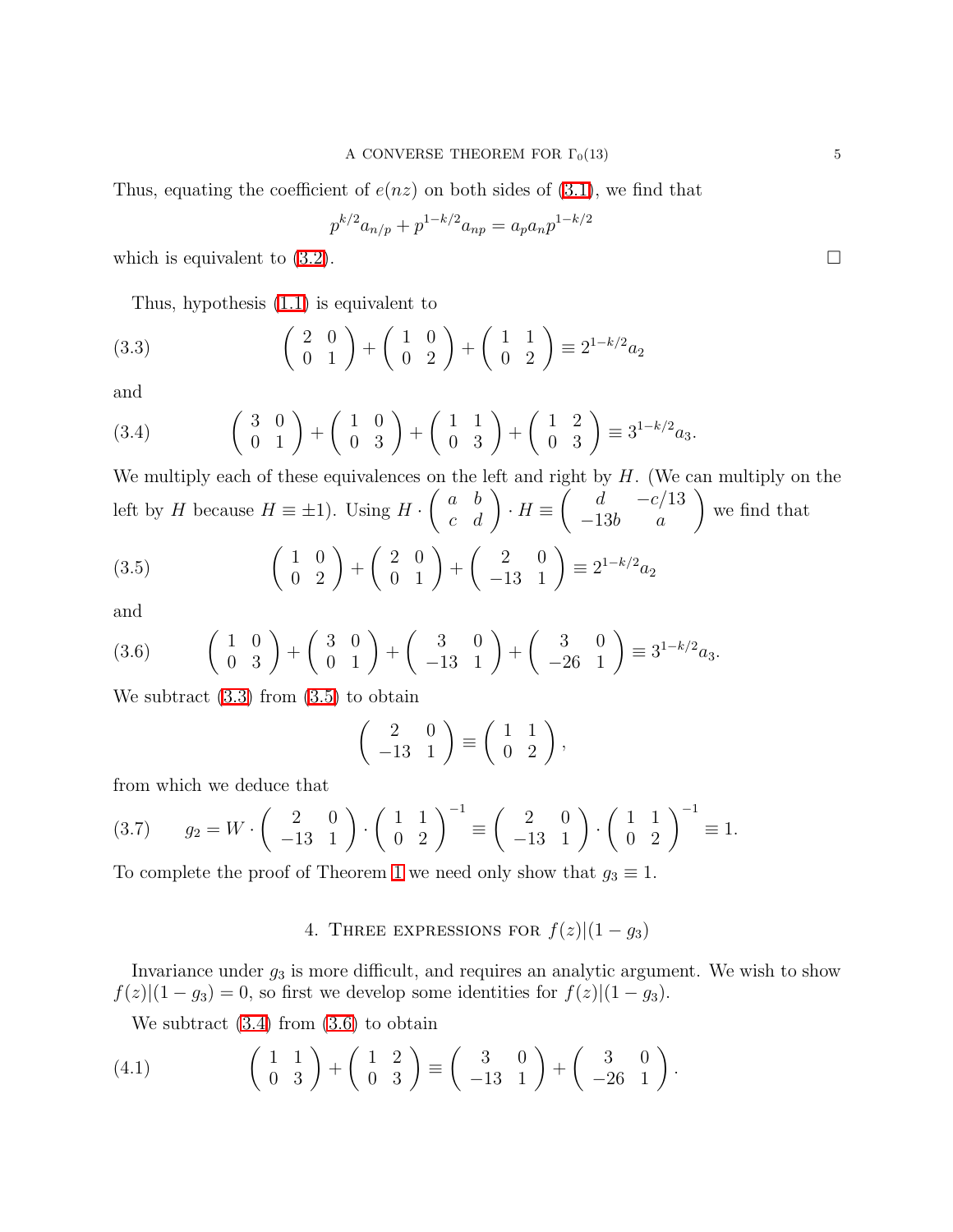In this expression, we replace  $\begin{pmatrix} 3 & 0 \\ -26 & 1 \end{pmatrix}$ by the equivalent matrix

$$
W \cdot \left( \begin{array}{cc} 3 & 0 \\ -26 & 1 \end{array} \right) = \left( \begin{array}{cc} 3 & 0 \\ 13 & 1 \end{array} \right);
$$

we replace  $\left(\begin{array}{cc} 1 & 2 \\ 0 & 3 \end{array}\right)$  by the equivalent matrix

$$
\epsilon H \cdot P^{-1} \cdot \left( \begin{array}{cc} 1 & 2 \\ 0 & 3 \end{array} \right) = \epsilon \left( \begin{array}{cc} 0 & -3 \\ 13 & -13 \end{array} \right);
$$

and we replace  $\left(\begin{array}{cc} 3 & 0 \\ -13 & 1 \end{array}\right)$ by the equivalent matrix

$$
\epsilon H \cdot \begin{pmatrix} 3 & 0 \\ -13 & 1 \end{pmatrix} = \epsilon \begin{pmatrix} 13 & -1 \\ 39 & 0 \end{pmatrix};
$$

Thus, [\(4.1\)](#page-4-4) can be rewritten as

$$
\left(\begin{array}{cc} 1 & 1 \\ 0 & 3 \end{array}\right) + \epsilon \left(\begin{array}{cc} 0 & -3 \\ 13 & -13 \end{array}\right) - \epsilon \left(\begin{array}{cc} 13 & -1 \\ 39 & 0 \end{array}\right) - \left(\begin{array}{cc} 3 & 0 \\ 13 & 1 \end{array}\right) \equiv 0.
$$

Now, multiply on the right by the inverse of the first matrix to obtain

(4.2) 
$$
1 + \epsilon \begin{pmatrix} 0 & -3 \\ 39 & -26 \end{pmatrix} - \epsilon \begin{pmatrix} 39 & -14 \\ 117 & -39 \end{pmatrix} - g_3 \equiv 0.
$$

This expression factors as

<span id="page-5-1"></span>(4.3) 
$$
(1-g_3)\cdot \left(1-\epsilon \begin{pmatrix} 39 & -14 \\ 117 & -39 \end{pmatrix}\right) \equiv 0
$$

This expression is the first of three similar factorizations we will find involving  $g_3$ .

To obtain the second such expression, we first show that

<span id="page-5-0"></span>(4.4) 
$$
H \cdot \left( \left( \begin{array}{cc} 1 & 1 \\ 0 & 4 \end{array} \right) + \left( \begin{array}{cc} 1 & 3 \\ 0 & 4 \end{array} \right) \right) \cdot H \equiv \left( \begin{array}{cc} 1 & 1 \\ 0 & 4 \end{array} \right) + \left( \begin{array}{cc} 1 & 3 \\ 0 & 4 \end{array} \right).
$$

We derive this expression by first squaring [\(3.3\)](#page-4-0) to obtain

$$
2 + P + \begin{pmatrix} 4 & 0 \\ 0 & 1 \end{pmatrix} + \begin{pmatrix} 1 & 0 \\ 0 & 4 \end{pmatrix} + \begin{pmatrix} 1 & 1 \\ 0 & 4 \end{pmatrix} + \begin{pmatrix} 2 & 1 \\ 0 & 2 \end{pmatrix} + \begin{pmatrix} 1 & 2 \\ 0 & 4 \end{pmatrix} + \begin{pmatrix} 1 & 3 \\ 0 & 4 \end{pmatrix}
$$
  

$$
\equiv 2^{2-k}a_2^2.
$$

We can replace the terms  $\begin{pmatrix} 2 & 1 \\ 0 & 2 \end{pmatrix}$  and  $\begin{pmatrix} 1 & 2 \\ 0 & 4 \end{pmatrix}$  here by using [\(3.3\)](#page-4-0) twice: once multiplied on the right by  $\begin{pmatrix} 1 & 0 \\ 0 & 2 \end{pmatrix}$  and once multiplied on the right by  $\begin{pmatrix} 2 & 0 \\ 0 & 1 \end{pmatrix}$ . In this way we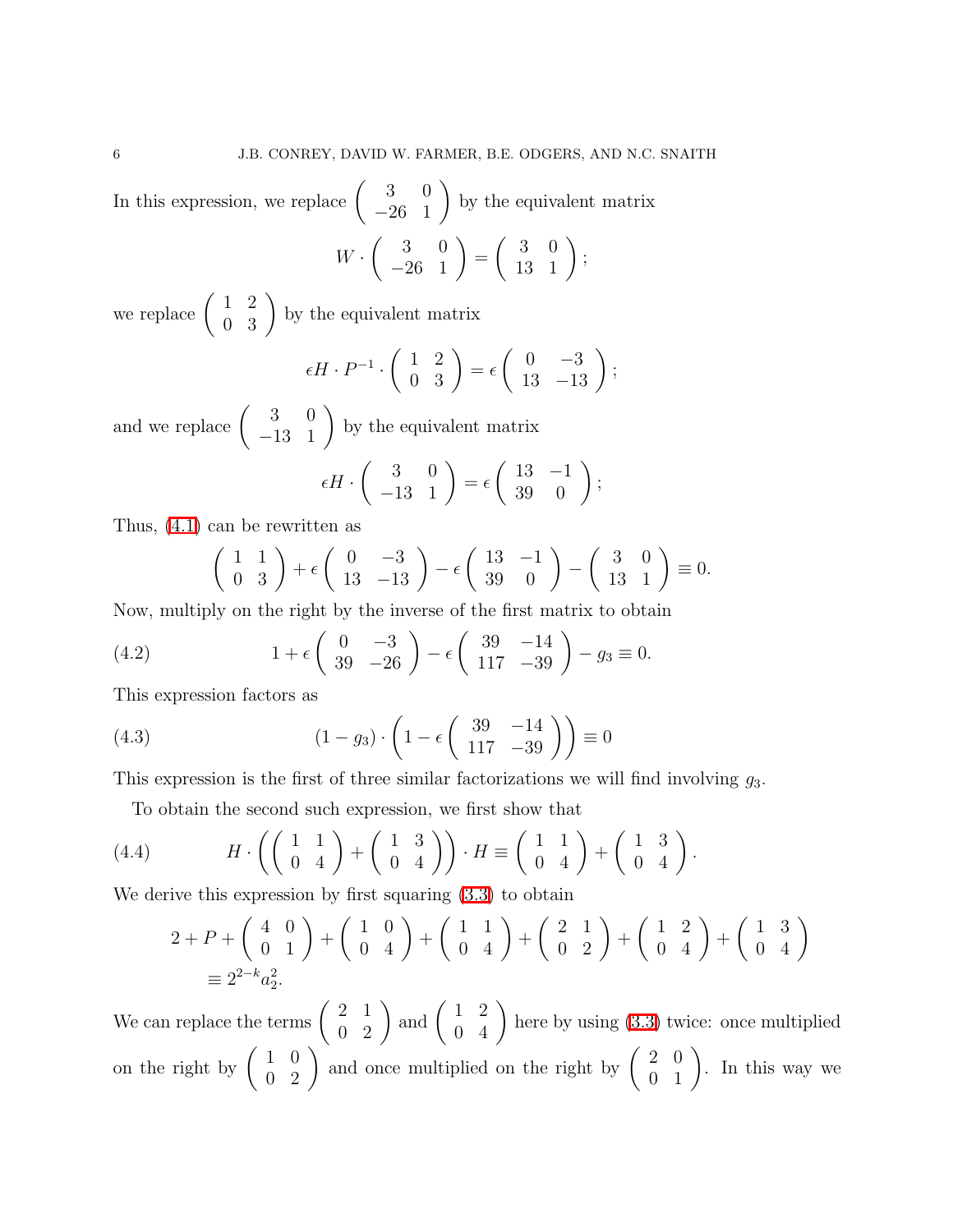obtain, after some rearrangement,

$$
\begin{pmatrix} 1 & 1 \ 0 & 4 \end{pmatrix} + \begin{pmatrix} 1 & 3 \ 0 & 4 \end{pmatrix} \equiv 2^{2-k}a_2^2 - P - 2^{1-k/2}a_2 \begin{pmatrix} 2 & 0 \ 0 & 1 \end{pmatrix} - 2^{1-k/2}a_2 \begin{pmatrix} 1 & 0 \ 0 & 2 \end{pmatrix}.
$$

The right-hand-side is unchanged when multiplied on the left and right by  $H$  which verifies  $(4.4).$  $(4.4).$ 

Now [\(4.4\)](#page-5-0) can be rewritten as

<span id="page-6-0"></span>
$$
(4.5) \qquad \begin{pmatrix} 1 & 1 \\ 0 & 4 \end{pmatrix} + \begin{pmatrix} 1 & 3 \\ 0 & 4 \end{pmatrix} - \begin{pmatrix} 4 & 0 \\ -13 & 1 \end{pmatrix} - \begin{pmatrix} 4 & 0 \\ -39 & 1 \end{pmatrix} \equiv 0.
$$

In this expression, we replace  $\begin{pmatrix} 4 & 0 \\ -39 & 1 \end{pmatrix}$ by the equivalent matrix  $W \cdot$  $\left(\begin{array}{cc} 4 & 0 \\ -39 & 1 \end{array}\right)$ =  $\left(\begin{array}{cc} 4 & 0 \\ 13 & 1 \end{array}\right);$ 

we replace  $\left(\begin{array}{cc} 1 & 3 \\ 0 & 4 \end{array}\right)$  by the equivalent matrix

$$
\epsilon H \cdot P^{-1} \cdot \begin{pmatrix} 1 & 3 \\ 0 & 4 \end{pmatrix} = \epsilon \begin{pmatrix} 0 & -4 \\ 13 & -13 \end{pmatrix};
$$

and we replace  $\left(\begin{array}{cc} 4 & 0 \\ -13 & 1 \end{array}\right)$ by the equivalent matrix

$$
\epsilon H \cdot \begin{pmatrix} 4 & 0 \\ -13 & 1 \end{pmatrix} = \epsilon \begin{pmatrix} 13 & -1 \\ 52 & 0 \end{pmatrix};
$$

thus, [\(4.5\)](#page-6-0) can be rewritten as

(4.6) 
$$
\begin{pmatrix} 1 & 1 \ 0 & 4 \end{pmatrix} + \epsilon \begin{pmatrix} 0 & 4 \ -13 & 13 \end{pmatrix} - \epsilon \begin{pmatrix} 13 & -1 \ 52 & 0 \end{pmatrix} - \begin{pmatrix} 4 & 0 \ 13 & 1 \end{pmatrix} \equiv 0.
$$

Now we multiply on the right by  $\begin{pmatrix} 1 & 0 \\ -13 & 4 \end{pmatrix}$ ; this yields

(4.7) 
$$
g_3 + \epsilon \begin{pmatrix} -26 & 8 \\ -91 & 26 \end{pmatrix} - \epsilon \begin{pmatrix} 13 & -2 \\ 26 & 0 \end{pmatrix} - 1 \equiv 0.
$$

This expression factors as

<span id="page-6-1"></span>(4.8) 
$$
-(1-g_3)\cdot \left(1-\epsilon \begin{pmatrix} -26 & 8\\ -91 & 26 \end{pmatrix}\right) \equiv 0
$$

and gives our second relation of this sort.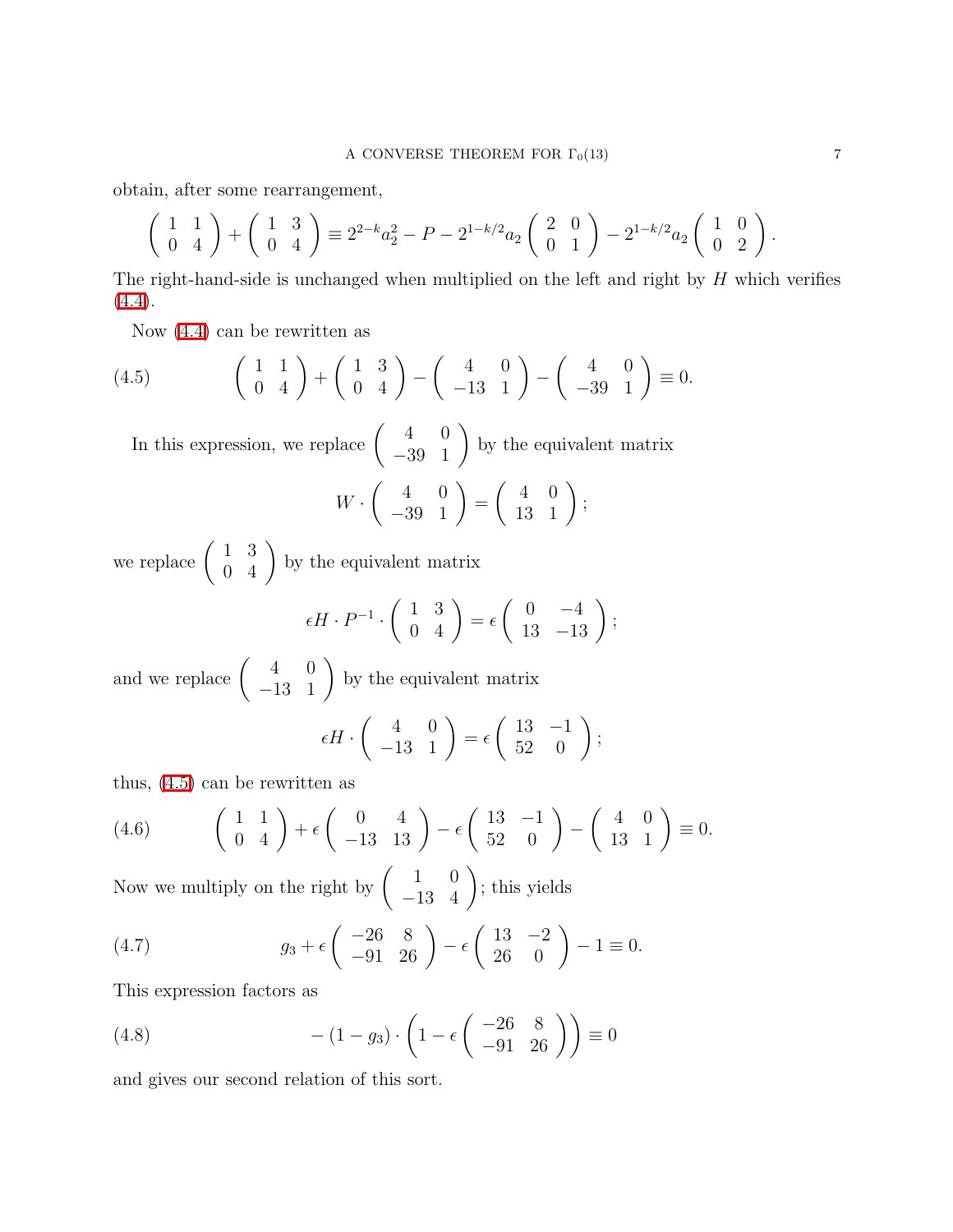The third uses the relation  $g_2 g_3^{-1} \equiv g_3 g_2^{-1}$ . This is true because  $g_3^{-1} g_2 =$  $\begin{pmatrix} 5 & -2 \\ -2 & -2 \end{pmatrix}$ 13 −5  $\setminus$ has order 2, so  $g_2 g_3^{-1} \equiv (g_2 g_3^{-1})^{-1} = g_3 g_2^{-1}$ . Using this relation and  $g_2 \equiv 1$  we have

<span id="page-7-0"></span>
$$
1 - g_3 \equiv 1 - g_2 g_3^{-1} g_2 \equiv 1 - g_3^{-1} g_2 \equiv g_2 - g_3^{-1} g_2 = -(1 - g_3) g_3^{-1} g_2
$$

so

(4.9) 
$$
(1 - g_3)(1 + g_3^{-1}g_2) \equiv 0.
$$

## <span id="page-7-2"></span>5. INVARIANCE UNDER  $q_3$

In this section, we give an analytic argument to show that f is invariant under  $g_3$ . Let  $g(z) = f(z) | (1 - g_3)$  and let

$$
\delta_1 = \begin{pmatrix} \sqrt{13} & \frac{-14}{3\sqrt{13}} \\ 3\sqrt{13} & -\sqrt{13} \end{pmatrix}, \quad \delta_2 = \begin{pmatrix} 5 & -2 \\ 13 & -5 \end{pmatrix} \text{ and } \delta_3 = \begin{pmatrix} -\sqrt{13} & \frac{4}{\sqrt{13}} \\ \frac{-7\sqrt{13}}{2} & \sqrt{13} \end{pmatrix}.
$$

Then by  $(4.3)$ ,  $(4.9)$ , and  $(4.8)$  we have shown that

(5.1) 
$$
g(z)|\delta_1 = \epsilon g(z) \qquad g(z)|\delta_2 = -g(z) \qquad g(z)|\delta_3 = \epsilon g(z).
$$

We will now prove that these relations, and the fact that  $g_3$  is elliptic imply that  $g(z)$  is 0. The key fact we will use about  $\delta_1$ ,  $\delta_2$  and  $\delta_3$  is that  $h_2 := \delta_2 \delta_1$  and  $h_3 := \delta_3 \delta_1$  are irrational powers of each other. Therefore  $h_2$  and  $h_3$  generate a nondiscrete subgroup of  $SL(2,\mathbb{R})$ , and  $g(z)$  is invariant under stroking by the elements of that group. It would be nice if this implied that  $g(z)$  is identically zero. Unfortunately, this is not quite true, as the following example shows: if  $p(z) = z^{-k/2}$  then  $p(z)$  $\begin{pmatrix} X \\ 1/X \end{pmatrix} = p(z)$ , for any  $X \in \mathbb{R}$ . This is essentially the only counterexample, as described in the following lemma.

**Lemma 2.** If  $p(z)$  is an analytic function and

<span id="page-7-1"></span>(5.2) 
$$
p(z) \begin{pmatrix} X & 0 \\ 0 & 1/X \end{pmatrix} = p(z)
$$

for all X in a dense subset of  $\mathbb{R}_+$ , then  $p(z) = Cz^{-k/2}$  for some constant C.

*Proof.* Let  $\ell(z) = z^{k/2}p(z)$ . A calculation verifies that  $\ell(z) = \ell(X^2z)$ , so  $\ell(z)$  is constant.  $\Box$ 

We now put  $h_2$  and  $h_3$  in a form where we can apply the lemma. One can check that  $h_2$ and  $h_3$  commute, so they are simultaneously diagonalizable. We have

$$
h_2 := \delta_2 \delta_1 = \begin{pmatrix} -\sqrt{13} & \frac{8}{3\sqrt{13}} \\ -2\sqrt{13} & \frac{\sqrt{13}}{3} \end{pmatrix} = A \begin{pmatrix} \frac{-2-\sqrt{13}}{3} & 0 \\ 0 & \frac{2-\sqrt{13}}{3} \end{pmatrix} A^{-1}
$$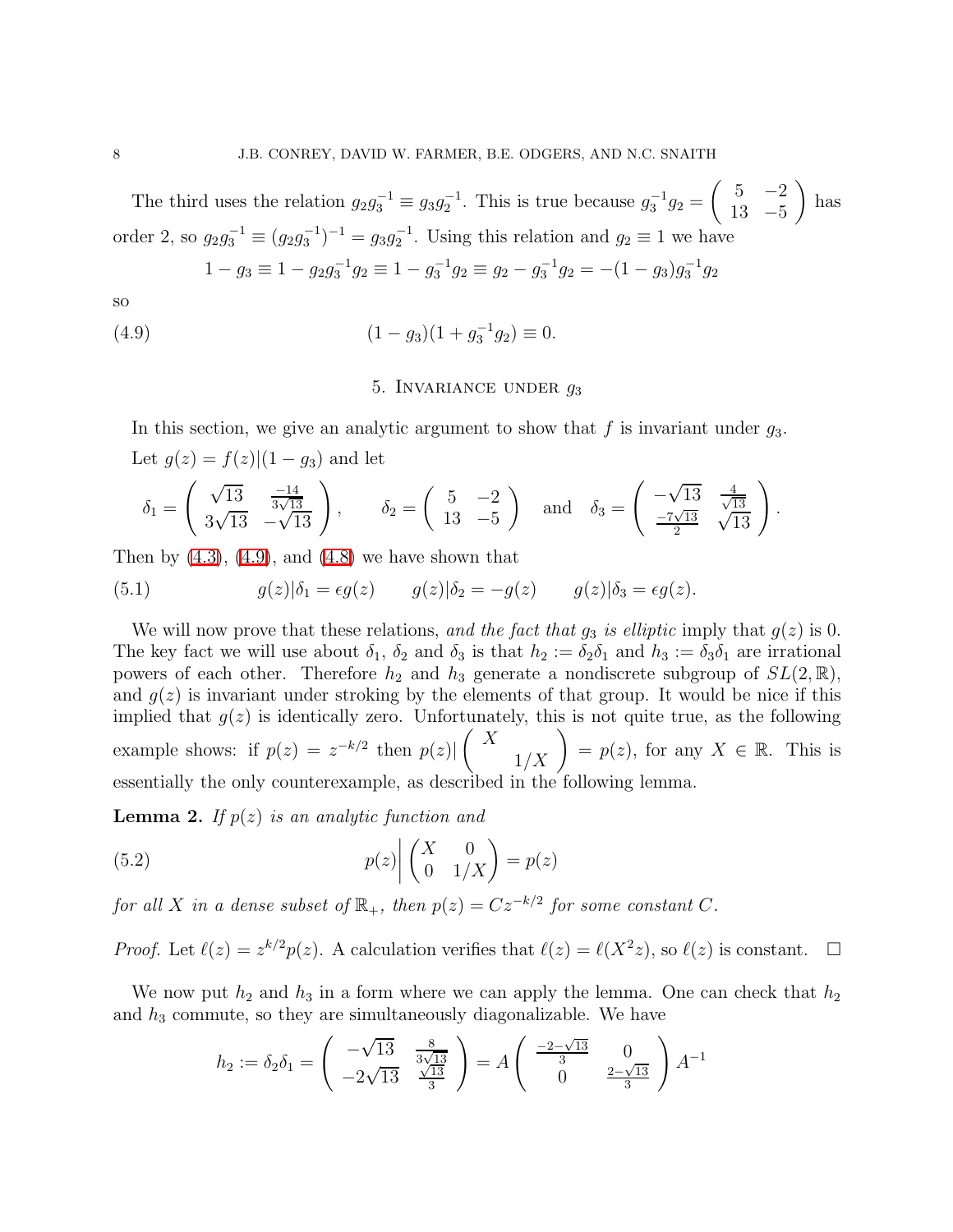and

$$
h_3 := \delta_3 \delta_1 = \begin{pmatrix} -1 & \frac{2}{3} \\ \frac{-13}{2} & \frac{10}{3} \end{pmatrix} = A \begin{pmatrix} \frac{7-\sqrt{13}}{6} & 0 \\ 0 & \frac{7+\sqrt{13}}{6} \end{pmatrix} A^{-1}
$$

where

$$
A = \begin{pmatrix} \frac{13+\sqrt{13}}{39} & \frac{13-\sqrt{13}}{39} \\ 1 & 1 \end{pmatrix}.
$$

Thus

$$
h_2^m h_3^n = (-1)^m A \begin{pmatrix} \left(\frac{2+\sqrt{13}}{3}\right)^m & 0\\ 0 & \left(\frac{-2+\sqrt{13}}{3}\right)^m \end{pmatrix} \begin{pmatrix} \left(\frac{7-\sqrt{13}}{6}\right)^n & 0\\ 0 & \left(\frac{7+\sqrt{13}}{6}\right)^n \end{pmatrix} A^{-1}.
$$

Let  $\lambda = -0.91177...$  be the real number such that

$$
\left(\frac{2+\sqrt{13}}{3}\right)^{\lambda} = \frac{7-\sqrt{13}}{6}
$$

and let  $Y =$  $2 + \sqrt{13}$ 3 . Then

$$
h_2^m h_3^n = (-1)^m A \begin{pmatrix} Y^{m+n\lambda} & 0 \\ 0 & 1/Y^{m+n\lambda} \end{pmatrix} A^{-1}.
$$

We have  $g(z)|h_2^m h_3^n = (-\epsilon)^m g(z)$  since the number of  $(-1)$ 's that we get is the same as the number of times that  $\delta_2$  appears in  $h_2^m h_3^n$  and the number of  $\epsilon$ 's is the combined number of times that  $\delta_1$  and  $\delta_3$  appear, which is  $m + 2n$ .

Replacing m by 2m we have  $g(z)|h_2^{2m}h_3^n = g(z)$  for all integers m, n. Thus  $p(z) := g(z)|A$ satisfies

(5.3) 
$$
p(z)|\begin{pmatrix} X & 0 \ 0 & 1/X \end{pmatrix} = p(z)
$$

for all X of the form  $Y^{2m+n\lambda}$  for some integers m, n. Since Y and  $\lambda$  are irrational, the set of such X is dense in  $\mathbb{R}_+$  and we apply Lemma [5.2](#page-7-1) to conclude that  $p(z) = Cz^{-k/2}$  for some constant C. We must show that  $C = 0$ .

At this point we must use more information about the function  $g(z)$ . Indeed, if we let  $\tilde{g}(z) := C z^{-k/2} |A^{-1}$  then a direct calculation shows for any C that

(5.4) 
$$
\tilde{g}(z)|\delta_1 = (-1)^{-k/2}\tilde{g}(z)
$$
  $\tilde{g}(z)|\delta_2 = (-1)^{-k/2}\tilde{g}(z)$   $\tilde{g}(z)|\delta_3 = (-1)^{-3k/2}\tilde{g}(z)$ .

Thus, if  $k \equiv 2 \mod 4$  and  $\epsilon = -1$  then  $\tilde{g}(z)$  satisfies [\(5.1\)](#page-7-2), so (5.1) is not sufficient by itself to imply that  $g(z)$  is zero. We must use the fact that  $g(z) = f(z)|(1 - g_3)$  and  $g_3$  is elliptic.